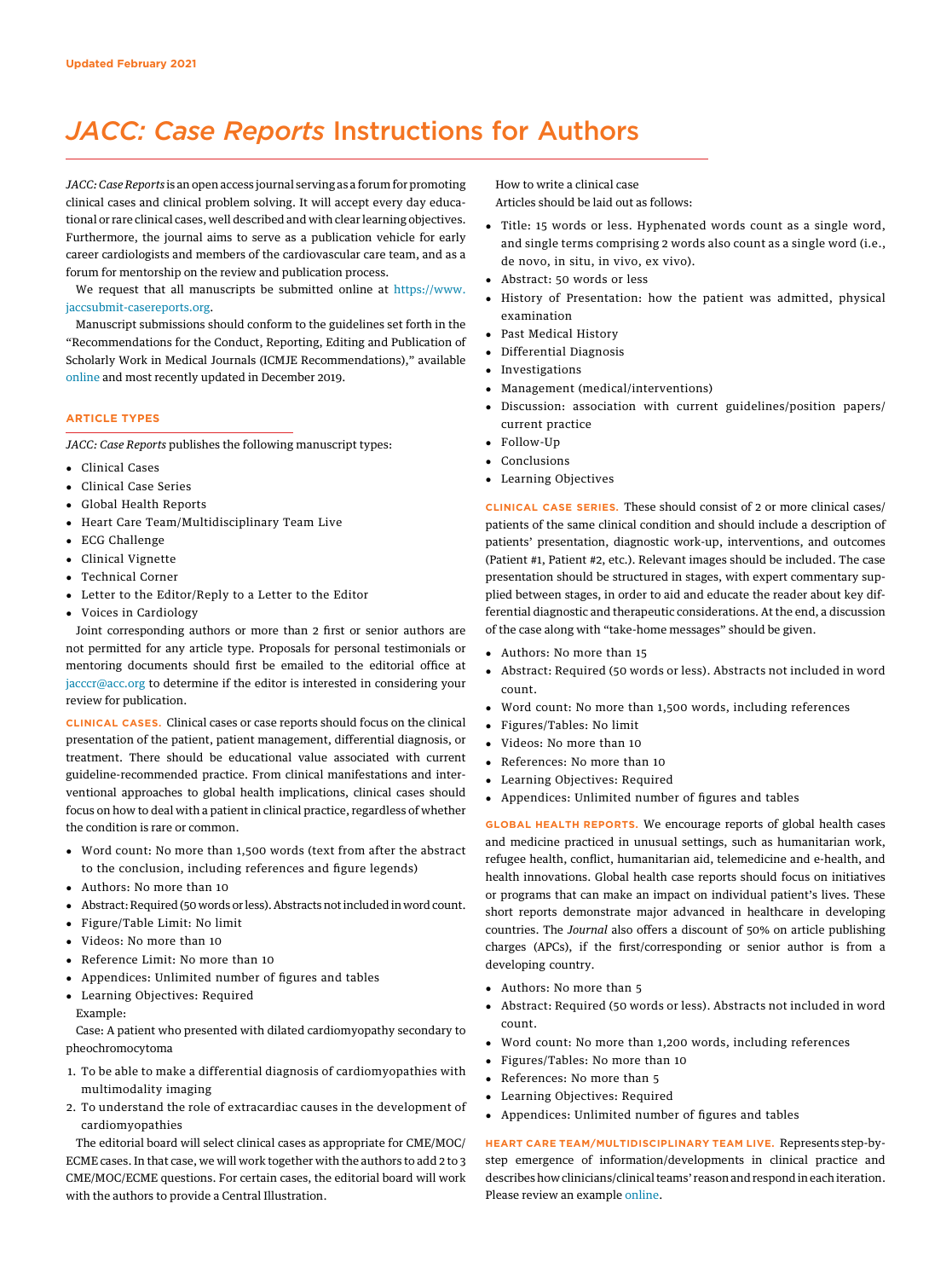Where relevant, the editorial board may select specific cases that are eligible for CME/MOC/ECME content and we will work together with the authors to develop this initiative and to make the clinical case interactive and of CME/MOC/ECME value.

We will follow the same guidelines as clinical case submission; however, the word count may be increased up to 2,000 words.

- Word limit: No more than 1,500 words (text from after the abstract to the conclusion, including references and figure legends)
- Authors: No more than 10
- Abstract: Required (50 words or less). Abstracts not included in word count.
- Figure/Tables: No limit
- Clinical Perspectives: Required
- References: No more than 10
- Appendices: Unlimited number of figures and tables

ECG CHALLENGE. Interesting ECG tracings will be considered. Authors will submit a case with an ECG tracing (deleting all patients information including identification of the hospital), along with the answer and discussion elaborating the answer. Description of clinical presentation and background history of the patient is very important.

- Word limit: No more than 500 words. References NOT included in the word count.
- Authors: No more than 5
- Abstract: Required (50 words or less). Abstracts not included in word count.
- Figures/Videos: No more than 1 of either. The figure may have up to 6 panels. Videos should be no longer than 2 minutes.
- References: No more than 3
- Appendices: Unlimited number of figures and tables

Each month, the Editorial Board will select an ECG of the Month to be highlighted on the website and promoted through the ACC's marketing and social media channels

CLINICAL VIGNETTE. Clinical images of interesting or rare of clinical entities, including multimodality imaging or interventions or even electrophysiology/devices with brief explanatory text.

- Word limit: No more than 500 words. References are NOT included in the word count.
- Authors: No more than 5
- Abstract: Required (50 words or less). Abstracts not included in word count.
- Figures/Videos: No more than 1 of either. The figure may have up to 6 panels. Videos should be no longer than 2 minutes.
- References: No more than 3
- Videos: No more than 5
- Appendices: Unlimited number of figures and tables

DAVINCI ANATOMY CORNER. Each selected case will include anatomical, histological and/or radiological images and will be accompanied by an editorial comment focusing on the challenges and learning points from each case. Unique to our journal, some cases will include an STL or PDF file of a virtual 3D printed model, which can be downloaded by our readers and opened on any web browser or imaging software to allow a comprehensive 3D visualization and review of the pertinent anatomy. Cases from around the world will be accessible to all of our audience as teaching material or pre-procedural educational tools for similar cases they encounter in practice.

 Word count: no more than 1,500 words (text from after the abstract to the conclusion, including references and figure legends)

- Authors: No more than 10
- Abstract: Required: 50 words or less). Abstracts not included in word count.
- Figure/Table Limit: None
- Reference Limit: 10
- Supplemental Material: No limit on supplemental figures or tables
- Videos: No more than 10
- Learning Objectives: Required

TECHNICAL CORNER. Our aim is to introduce advanced techniques or "first in human" approaches to help colleagues across the world understand innovation. This will encourage our understanding between different places of the world. A Technical corner manuscript will be accompanied by an editorial by a worldwide expert on "how to" or "tips and tricks."

- Word count: no more than 1500 words (text from after the abstract to the conclusion, including references and figure legends)
- Authors: No more than 10
- Abstract: Required: 50 words or less). Abstracts not included in word count.
- Figure/Table Limit: None
- Reference Limit: 10
- Supplemental Material: No limit on supplemental figures or tables
- Videos: No more than 10
- Learning Objectives: Required

LETTERS TO THE EDITOR AND REPLIES. Focus on a specific manuscript that has appeared in JACC: Case Reports. Letters must be submitted within 3 months of the issue date of the article. We will seek a reply to your letter from the authors of the original paper and publish together, when possible. JACC: Case Reports does not consider letters to the editor on editorials.

- Word count: No more than 400 words, including references and a figure legend, if applicable
- Title page: Required
- Title: Unique title of 15 words or less that does not include the title of the original research paper
- Authors: No more than 5; no joint authorship permitted
- Figures/Tables: No more than 1 simple figure (in no more than 2 parts) or a simple table
- References: No more than 5
- Please include the cited article as the first reference

VOICES IN CARDIOLOGY. These articles focus on topics on the human side of patient care from all perspectives: From the senior level physician to the early career cardiologist or fellow in training, as well as the patient. We would welcome essays exploring the patient-physician relationship or providing the patients' perspective, taken from experiences in medicine. We also accept personal views and testimonials that affect the profession, but substantive in nature.

In terms of style, they must be formal in their presentation, as these are not blogs, and include citations (if relevant). Fictional stories or from fake accounts are not allowed.Manuscriptsmay not be published anonymously or pseudonymously.

- Word limit: No more than 1,500 words
- Authors: No more than 3
- Figures/Tables: No more than 2
- References: Not required, if included, no more than 5
- Videos: No more than 5
- Appendices: Unlimited number of figures and tables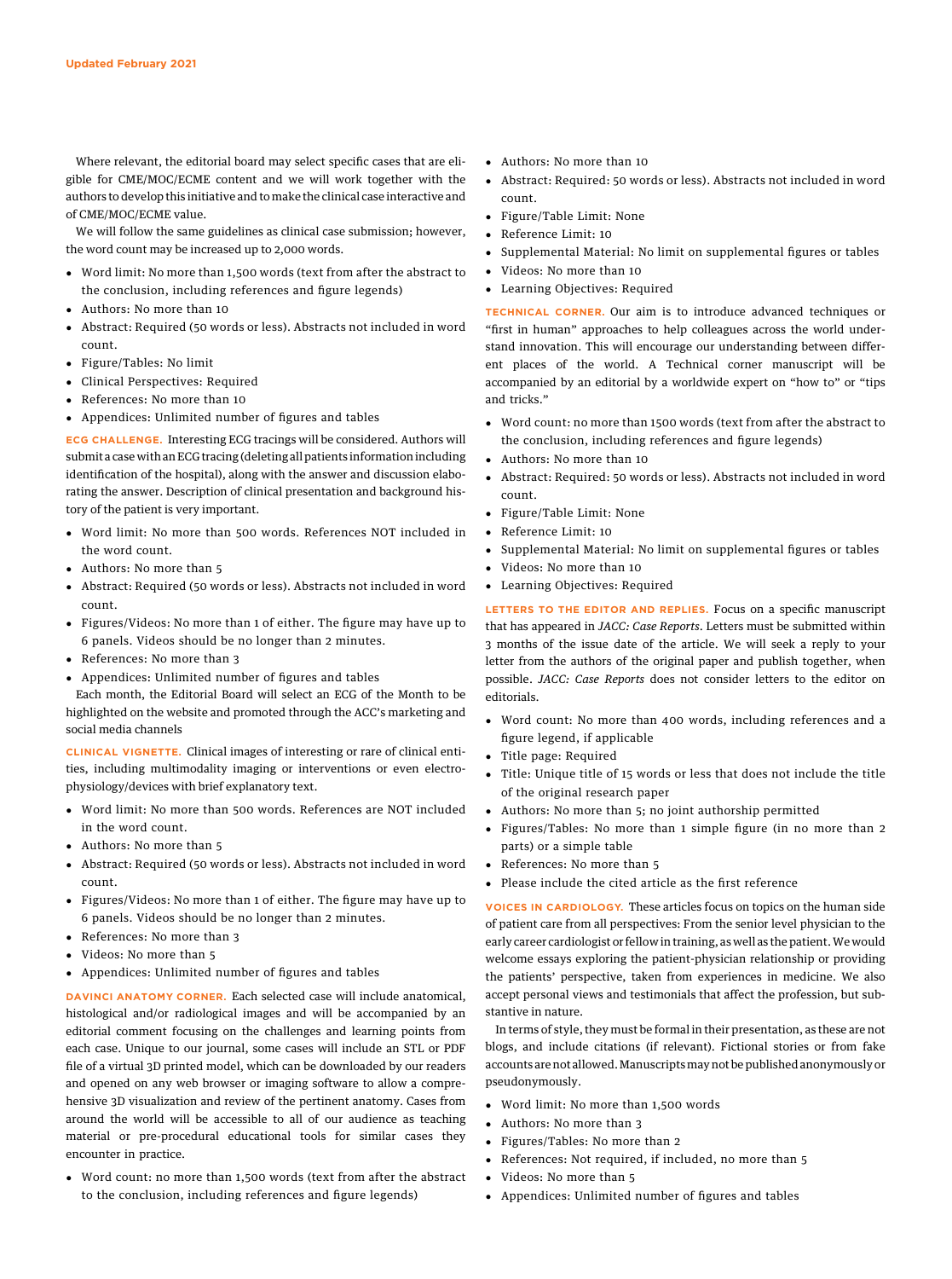## MANUSCRIPT ORGANIZATION

- Cover letter: A short paragraph telling the editors why the authors think their paper merits publication may be included in the cover letter. Potential reviewers may be suggested in the cover letter, as well as reviewers to avoid. However, final reviewer assignment is determined by the editors.
- Rebuttal letter (revisions or appeals only)
- Manuscript file (see individual manuscript types and Manuscript Content for specific formatting, and you may also email jacccr@acc.org for a template on how to format your submission)
	- $\circ$  The entire manuscript (including tables) should be uploaded as a Microsoft Word document, with 1-inch margins and use Times New Roman 12 pt as the font. The title page, including keywords and abbreviations, should be single-spaced. All text from after the abstract to the end (including tables) should be double-spaced. Page numbering should start with the title page.
	- $\circ$  Title: 15 words or less. Hyphenated words count as a single word, and single terms comprising 2 words also count as a single word (i.e., de novo, in situ, in vivo, ex vivo).
	- o Page 1: Title page: See also Manuscript Content, below
	- $\circ$  Page 2: Key Words, Abbreviations list, abstract
	- $\circ$  Text
	- $\circ$  Learning Objectives
	- $\circ$  References
	- $\circ$  Figure titles and legends, including a title and caption for each figure
- $\circ$  Tables, each on a separate page
- Figures
- Supplemental material

Please upload all supplemental materials, except for videos, as one separately uploaded Word document, labeled Supplemental Appendix. This should include all supplemental text, tables and figures, and figure legends). Page numbering should begin with the title page.

#### MANUSCRIPT CONTENT

The order in which these items appear should also be the order in which they appear in your submission.

#### TITLE PAGE

- Title (no more than 15 words) and brief title of no more than 45 characters. Hyphenated words count as a single word, and single terms comprising 2 words also count as a single word (i.e., de novo, in situ, in vivo, ex vivo).
- Authors' names (including full first name, middle initial, and degrees–MD, PhD, etc.)
- Total word count
- Departments and institutions with which the authors are affiliated. Indicate the specific affiliations if the work is generated from more than 1 institution (use superscript letters a, b, c, d, and so on). List only the departments and institutions for co-authors. The full address is required for the corresponding author.
- Funding: Information on grants, contracts, and other forms of financial support. List the cities and states of all foundations, funds, and institutions involved in the work.
- Disclosures: This must include the full disclosure of any relationship with industry. (See Relationship with Industry section.) If there are no relationships with industry, this should be stated.
- Corresponding author contact information: Under the heading, "Address for correspondence," provide the full name and complete postal address of the author to whom communications should be sent. Also provide telephone and fax numbers, an e-mail address, and a Twitter handle, if available. Please also provide a short tweet summarizing your paper to your title page. The tweet should be approximately 150 characters, including spaces. Please note that the editors will review your content, and it may not ultimately be published on the @JACCJournals Twitter account. The corresponding author will be the sole contact for all submission queries.
- Acknowledgements: 100 words or less. Letters of permission from all individuals listed in the acknowledgments are the responsibility of the corresponding author.

KEYWORDS. Provide a maximum of 6 key words, identical to the keywords chosen in the online submission platform, using American spelling and avoiding general and plural terms and multiple concepts (avoid, for example, 'and', 'of'). Be sparing with abbreviations. These key words will be used for indexing purposes, and therefore should be different than the terms/words already used in the title of the paper. Authors may select up to two additional freeform keywords that may or may not be used to index a manuscript online.

ABBREVIATIONS. Up to 10 abbreviations of common terms (e.g., ECG, PTCA, CABG) or acronyms (GUSTO, SOLVD, TIMI) may be used throughout the manuscript. On a separate page, list the selected abbreviations and their definitions (e.g.,  $TEE = transesophaged velocity$  echocardiography). The editors will determine which lesser-known terms should not be abbreviated. Consult "Recommendations for the Conduct, Reporting, Editing and Publication of Scholarly Work in Medical Journals (ICMJE Recommendations)" for appropriate use of units of measure.

TEXT. Use Times New Roman 12 pt font. Every reference, figure, table, and video should be cited in the text in numerical order according to order of mention.

#### **REFERENCES**

- Identify references in the text by numerals in parentheses on the line.
- The reference list should be typed double-spaced on pages separate from the text; references must be numbered consecutively in the order in which they are mentioned in the text. List all authors if 6 or fewer, otherwise list the first 3 and add "et al." Do not use periods after author initials.
- Do not cite personal communications, manuscripts in preparation, or other unpublished data in the references; these may be cited in the text in parentheses. Do not cite abstracts that are older than 2 years. Identify abstracts by the abbreviation "abstr" in parentheses. If letters to the editor are cited, identify them with the word "letter" in parentheses. Websites must be cited as references.
- Use Index Medicus (National Library of Medicine) abbreviations for journal titles. It is important to note that when citing an article from the JACC: Case Reports, the correct citation format is J Am Coll Cardiol Case Rep.
- Use the following style and punctuation for references:
	- o Periodical. Do not use periods after the authors' initials. Please provide inclusive page numbers: Example: "5. Glantz SA. It is all in the numbers. J Am Coll Cardiol 1993;21:835-7."
	- $\circ$  DOI-based citation for an article in press.
		- n If the ahead-of-print date is known, please provide. EXAMPLE: "16. Winchester D, Wen X, Xie L, et al. Evidence for pre-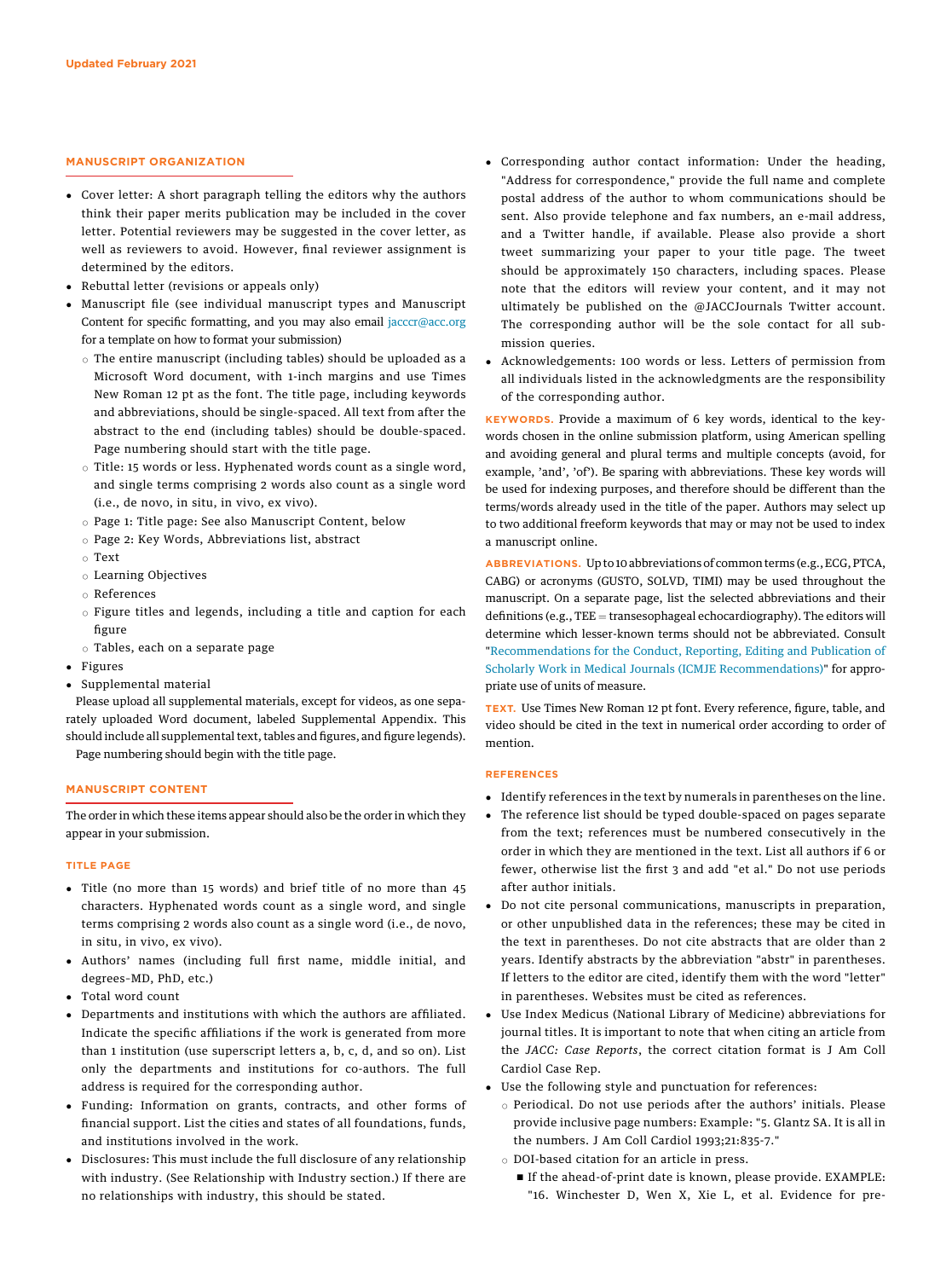procedural statin therapy: meta-analysis of randomized trials. J Am Coll Cardiol 2010 Sept 28 [E-pub ahead of print]; http:// dx.doi.org/10.1016/j.jacc.2010.09.028."

- n If the ahead-of-print date is unknown, please omit. EXAMPLE: "16. Winchester D, Wen X, Xie L, et al. Evidence for pre-procedural statin therapy: meta-analysis of randomized trials. J Am Coll Cardiol 2010 [E-pub ahead of print]; https://doi.org/ 10.1016/j.jacc.2010.09.028."
- $\circ$  Chapter in book. Provide author(s), chapter title, editor(s), book title, publisher location, publisher name, year, and inclusive page numbers. EXAMPLE: "27. Meidell RS, Gerard RD, Sambrook JF. Molecular biology of thrombolytic agents. In: Roberts R, editor. Molecular Basis of Cardiology. Cambridge, MA: Blackwell Scientific Publications, 1993:295-324."
- $\circ$  Book (personal author or authors.) Provide a specific (not inclusive) page number. EXAMPLE: "23. Cohn PF. Silent Myocardial Ischemia and Infarction. 3rd edition. New York, NY: Marcel Dekker, 1993:33."
- $\circ$  Online media. Provide specific URL address and date information was accessed. EXAMPLE: "10. Henkel J. Testicular Cancer: Survival High With Early Treatment. FDA Consumer magazine [serial online]. January-February 1996. Available at: http://www.fda. gov/fdac/features/196\_test.html. Accessed August 31, 1998."
- $\circ$  Material presented at a meeting but not published. Provide authors, presentation title, full meeting title, meeting dates, and meeting location. EXAMPLE: "20. Eisenberg J. Market forces and physician workforce reform: why they may not work. Paper presented at: Annual Meeting of the Association of Medical Colleges; October 28, 1995; Washington, DC."

FIGURES. All figures must have a number, title, and caption. Figure legends should be an in-depth explanation of each figure, including a figure TITLE, and a CAPTION that includes the purpose of the figure, and brief method, results, and discussion statements pertaining to the figure. All abbreviations used in the figure should be identified either after their first mention in the legend or in alphabetical order at the end of each legend. All symbols used (arrows, circles, etc.) must be explained. Target length should be 50-100 words per figure.

- Figures should be provided in 300 DPI TIF format.
- Figures should be cited in numerical order in the text.
- Supplemental figures should be cited as "Supplemental Figure 1, Supplemental Figure 2," etc.
- Figure titles should be short and followed by a 2 to 3 sentence caption.
- If the figure has been previously published, cite the figure source in the legend.
- All abbreviations used in the figure should be identified in alphabetical order at the end of each legend (see also Figures).

VIDEOS. Videos should be uploaded as mp4 files. Videos are crucial when referring to an imaging modality where video sequences are available: For example, echocardiography, cardiac magnetic resonance, or fluoroscopy. Submissions meeting this criteria without videos may be returned to the authors or rejected denovo to request this content.

TABLES. Each table should be on a separate page, with the table number and title centered above the table and explanatory notes below the table. Use Arabic numbers. Table numbers must correspond with the order cited in the text. Tables should be self-explanatory, and the data presented in them should not be duplicated in the text or figures.

All tables must have a title.

- Abbreviations should be listed in a footnote under the table in alphabetical order.
- Footnote symbols should appear in the following order:  $*,$   $\dagger$ , $\ddagger$ , $\S$ , $\|\n$ , $\P$ , $\#$ , $^{**}$ , $\dagger\dagger$ , etc.
- If previously published tables are used, written permission from the original publisher/author is required.
- Cite the source of the table in the footnote.

CENTRAL ILLUSTRATION. The editors will notify authors if their paper has been chosen for a Central Illustration, and work with authors and medical illustrators as appropriate.

#### EDITORIAL POLICIES

All manuscripts must be submitted online at http://www.jaccsubmit-CaseReports.org. By submitting an article to the journal, all authors of the submission agree to receive emails from all the American College of Cardiology's JACC Journals regarding your manuscript, including editorial queries while the manuscript is under review and emails from the publisher should the paper be accepted for publication. The contact information provided by the corresponding author will be included in the galley proofs, the published PDF version of the manuscript, and the online version of the manuscript.

ETHICS. Manuscript submissions should conform to the guidelines set forth in the "Recommendations for the Conduct, Reporting, Editing and Publication of Scholarly Work in Medical Journals," available online and most recently updated in December 2019.

Studies should be in compliance with human studies committees and animal welfare regulations of the authors' institutions and the U.S. Food and Drug Administration guidelines. Human studies must be performed with the subjects' written informed consent. Authors must provide the details of this procedure and indicate that the institutional committee on human research has approved the study protocol. If radiation is used in a research procedure, the radiation exposure must be specified in the Methods.

PATIENT CONSENT. Publication of any personal information about an identifiable living patient requires the explicit consent of the patient or guardian. Please anonymize the patient's details. However, you may include a description to be associated with the clinical case, for example occupation. The authors of each case are fully responsible for obtaining the consent of the patient or their families.

Please note that if the authors are interested in having their case published on social media permission from the patient/family must be provided. This permission should specifically address not only educational purposes but also social media. The authors carry full legal responsibility regarding this permission.

Studies on patients or volunteers require ethics committee approval and informed consent, which should be documented in your paper. Patients have a right to privacy. Therefore, identifying information, including patients' images, names, initials, or hospital numbers, should not be included in videos, recordings, written descriptions, photographs, and pedigrees unless the information is essential for scientific purposes, and you have obtained written informed consent for publication in print and electronic form from the patient (or parent, guardian, next of kin, or other legally authorized representative). If consent is subject to conditions, the editorial office must be informed.

Even where consent has been given, identifying details should be omitted if they are not essential. If identifying characteristics are altered to protect anonymity, such as in genetic pedigrees, authors should provide assurance that alterations do not distort scientific meaning and editors should so note. If such consent has not been obtained, personal details of patients included in any part of the paper and in any supplementary materials (including all illustrations and videos) must be removed before submission. Animal investigation must conform to the "Position of the American Heart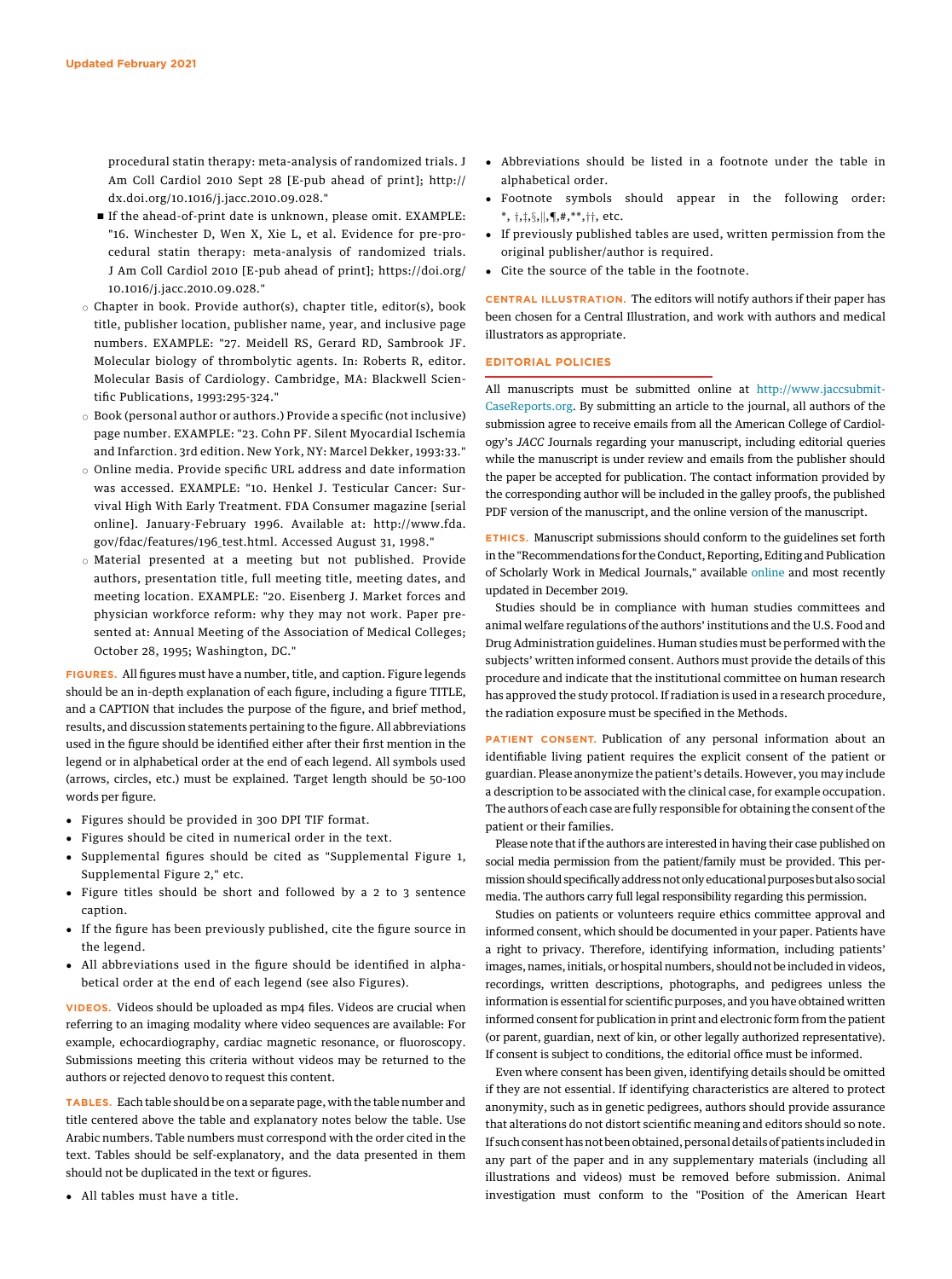Association on Research Animal Use," adopted by the AHA on November 11, 1984. If equivalent guidelines are used, they should be indicated. The AHA position includes: 1) animal care and use by qualified individuals, supervised by veterinarians, and all facilities and transportation must comply with current legal requirements and guidelines; 2) research involving animals should be done only when alternative methods to yield needed information are not possible; 3) anesthesia must be used in all surgical interventions, all unnecessary suffering should be avoided and research must be terminated if unnecessary pain or fear results; and 4) animal facilities must meet the standards of the American Association for Accreditation of Laboratory Animal Care (AAALAC).

The JACC Journals have an ethics committee comprised of 7 members, which oversees quality control and will review issues of concern, as they arise.

EXCLUSIVE SUBMISSION/PUBLICATION POLICY. Manuscripts are considered for review only under the conditions that they are not under consideration elsewhere and that the data presented have not appeared on the Internet or have not been previously published (including symposia, proceedings, transactions, books, articles published by invitation, and preliminary publications of any kind, excepting abstracts that do not exceed 400 words). Elsevier will maintain copyright records for the College.

RELATIONSHIP WITH INDUSTRY POLICY. All authors are required to disclose any relationship with industry and other relevant entities-financial or otherwise-within the past 2 years that might pose a conflict of interest in connection with the submitted article. All relevant relationships with industry, disclosures, and sources of funding for the work should be acknowledged on the title page, as should all institutional affiliations of the authors (including corporate appointments). This includes associations such as consultancies, stock ownership, or other equity interests or patentlicensing arrangements. If no relationship with industry exists, please state this on the title page.

All forms are now signed and submitted electronically. Once a manuscript is accepted, the authors will be sent links to complete the electronic Relationship with Industry forms. Elsevier now handles copyright for the journal. Only the corresponding author may electronically sign the copyright form; however, all authors are required to electronically sign a relationship with industry form. Once completed, a PDF version of the form is e-mailed to the author. Authors can access and confirm receipt of forms by logging into their account at http://www.jaccsubmit-CaseReports.org. Each author will be alerted if his or her form has not been completed by the deadline.

The JACC Journals program prefers the term Relationships with Industry and Other Entities as opposed to the term Conflict of Interest, because, by definition, it does NOT necessarily imply a conflict.When all relationships are disclosed with the appropriate detail regarding category and amount, and managed appropriately for building consensus and voting, the JACCJournals program believes that potential bias can be avoided, and the final published document is strengthened since the necessary expertise is accessible.

REVIEW PROCESS. JACC: Case Reports uses a single-blind peer-review system, meaning that the authors are blinded to the identity of the reviewers and as a general rule, although there are exceptions, the reviewers are blinded to each other. While the JACC: Case Reports Associate Editor will be identified at the end of the review process, all correspondence concerning a manuscript should be addressed to the JACC: Case Reports editorial staff at jacccr@acc.org. At initial submission, a manuscript is reviewed by editorial staff for compliance with journal style and to make sure the submission is clear and legible for reviewers and editors. Once the editorial staff have checked in the paper, it is assigned to the JACC: Case Reports Editor-in-Chief, who will assign it to an Associate Editor. The Associate Editor then

determines if it should be sent for peer review or if it is not of sufficient priority for JACC: Case Reports. All reviewers and editors are asked to report any potential conflicts of interest, and when those exist the manuscript is reassigned to a different editor or reviewer. Once 2 reviews have been completed, the submission is reviewed by all JACC: Case Reports associate editors in a weekly meeting. The group then comes to one of the four decisions below:

- Accept. The manuscript is acceptable for publication in its current form. However, minor edits may be made by the JACC: Case Reports medical editors, illustrators, or the publisher, and authors will need to work to ensure these changes are made post-acceptance.
- Minor Revision. It is important to note that this decision does not guarantee acceptance. However, less significant edits are required than a Revision Required decision.
- Major Revision. The manuscript is unacceptable for publication in its current form. However, the editors are willing to reconsider a thoroughly revised manuscript. The authors must respond to all reviewer and editor comments and the submission will be rereviewed and treated as a new submission.
- Reject. The manuscript is unacceptable for publication and/or is not an appropriate fit for JACC: Case Reports.

PERMISSIONS. If a figure/table is reprinted or adapted from a previously published work, permission must be obtained from the copyright holder and sent to the editorial office. Please also see Figures.

AUTHORSHIP. Each author must have contributed significantly to the submitted work. If authorship is attributed to a group (either solely or in addition to one or more individual authors), all members of the group must meet the full criteria and requirements for authorship. To save space, if group members have been previously published, the article should be referenced rather than reprinting the list of names. The editors consider authorship to include all of the following:

- Substantial contributions to the conception or design of the work; or the acquisition, analysis, or interpretation of data for the work; AND
- Drafting the work or revising it critically for important intellectual content; AND
- Final approval of the version to be published; AND
- Agreement to be accountable for all aspects of the work in ensuring that questions related to the accuracy or integrity of any part of the work are appropriately investigated and resolved.

Participation solely in the collection of data does not justify authorship but may be appropriately acknowledged in the Acknowledgment section. Authors must also agree to the following statements. These questions will be part of the submission process and manuscripts will not be reviewed until they are confirmed: 1) the paper is not under consideration elsewhere; 2) none of the paper's contents with the exception of abstracts have been previously published; 3) all authors have read and approved the manuscript; 4) agreement to be accountable for all aspects of the work in ensuring that questions related to the accuracy or integrity of any part of the work are appropriately investigated and resolved; 5) the full disclosure of any relationship with industry (see "Relationship with Industry Policy") or that no such relationship exists, is stated; and 6) the authors have provided both an illustration and the appropriate material for inclusion in the box that appears after the "Conclusions" section in the manuscript. Exceptions must be explained.

Please note that copyright is now handled by the publisher and no copyright form will be sent to you until the manuscript has been sent to the publisher. Only authors appearing on the final title page will be sent a form. YOU CANNOT ADD AUTHORS AFTER ACCEPTANCE OR ON PROOFS.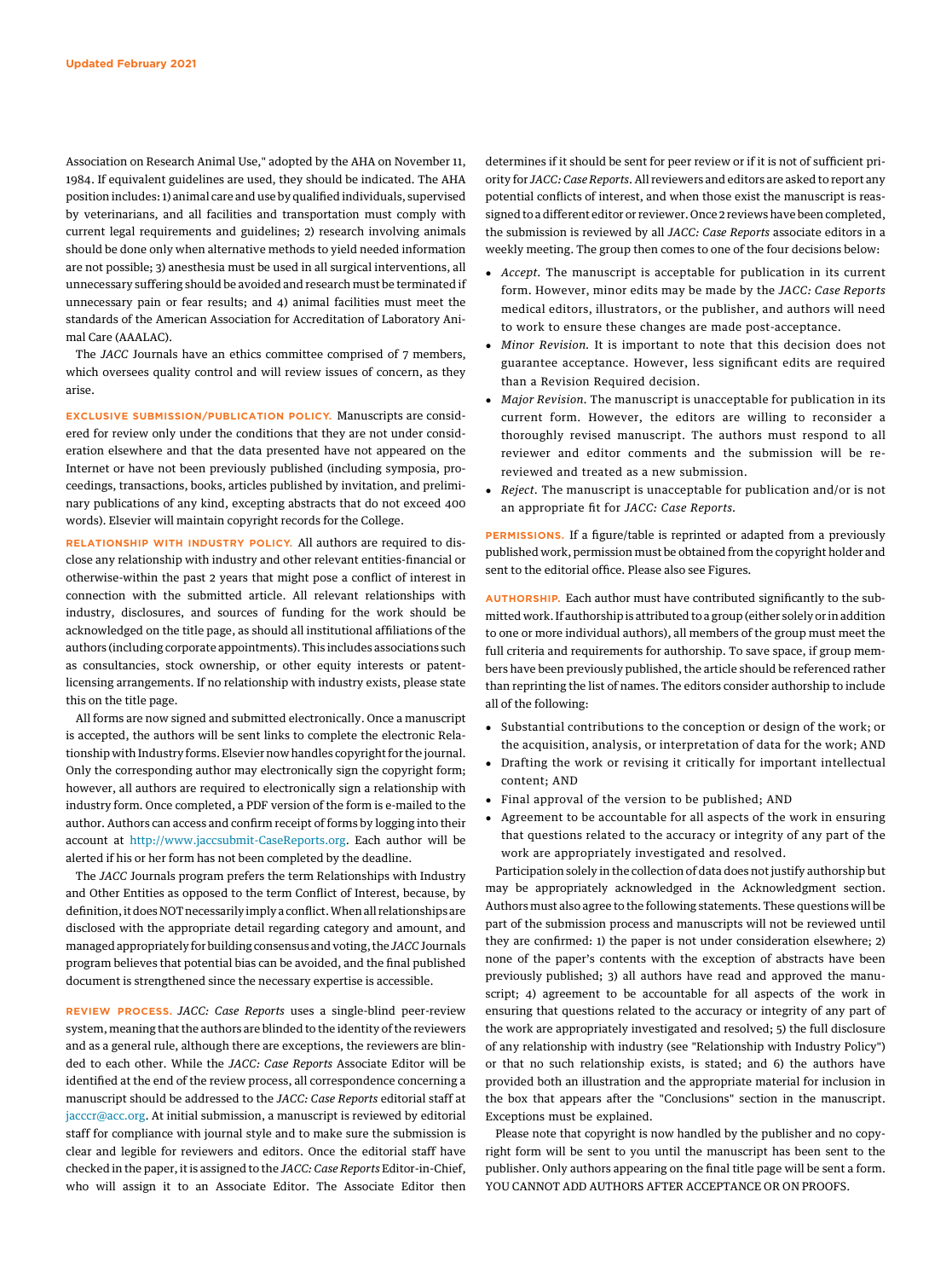EXPEDITED REVIEW. In order for Case Reports to be considered for expedited review, they should report important original findings of high-potential clinical impact or research significance. Authors should request expedited review and the rationale for this request in their cover letter at the time of submission. The editors commit to a decision regarding suitability for expedited publication processingwithin 2 days, and an initial decision within 14 days. Those manuscripts not deemed appropriate for the expedited publication track will be considered according to the standard review process.We always inform authors whether we are able to offer expedited review. An agreement to provide expedited review does not guarantee acceptance.

STATISTICS. All publishable manuscripts will be reviewed for appropriateness and accuracy of statistical methods and statistical interpretation of results. We subscribe to the statistics section of the "Recommendations for the Conduct, Reporting, Editing and Publication of Scholarly Work in Medical Journals (ICMJE Recommendations)." In the Methods section, provide a subsection detailing the statistical methods, including specific methods used to summarize the data, methods used for hypothesis testing (if any), and the level of significance used for hypothesis testing. When using more sophisticated statistical methods (beyond t tests, chi-square, simple linear regression), specify the statistical package, version number, and nondefault options used. For more information on statistical review, see "Glantz SA. It is all in the numbers. J Am Coll Cardiol 1993;21:835-7."

LEVELS OF DIFFICULTY. Each published manuscript is assigned a level of difficulty. In brief, beginners is applicable to fellows in training, intermediate for early career cardiologists and advanced for senior cardiologists.

APPEALS. Authors may appeal editorial decisions by email. To appeal a decision, send your rationale as to why the editors should reconsider the paper to jacccr@acc.org. The rationale should address all of the reviewers' concerns. The editors may grant or deny the appeal, and their decision is final. Appeals must be submitted within 30 days of the date the decision was rendered.

OPEN ACCESS. This is an open accessjournal: all articles will be immediately and permanently available for everyone to read and download without cost. Permitted third party (re)use is defined by the following Creative Commons user licenses (see [http://www.elsevier.com/openaccesslicenses\)](http://www.elsevier.com/openaccesslicenses):

Creative Commons Attribution-NonCommericial-NoDerivs (CC BY-NC-ND): For non-commercial purposes, lets others distribute and copy the article, and to include in a collective work (such as an anthology), as long as they credit the author(s) and provided they do not alter or modify the article. If you need to comply with your funding body policy, you can apply for a CC-BY license after your manuscript is accepted for publication.

To provide open access, this journal has an open access fee (also known as an article-publishing charge, or APC) which needs to be paid by the authors or on their behalf, e.g., by their research funder or institution. The open access fee for submissions is \$650, with a 25% discount for American College of Cardiology members and a 25% discount for all fellows, excluding taxes. We also offer a discount of 50% if the first/corresponding or senior author is from a developing country. Learn more about Elsevier's pricing policy: <http://www.elsevier.com/openaccesspricing>.

## JACC JOURNALS PUBLICATION INTEGRITY GUIDELINES

JACC Journals have adopted integrity guidelines to help authors uphold the ethics, values, and principles of the publication process at the highest standards. The guidelines below include best practices and are consistent with those implemented by other journals and scientific publishers.

Plagiarism. The Office of Research Integrity (ORI) defines plagiarism as "theft or misappropriation of intellectual property and the substantial

unattributed textual copying of another's work." Manuscripts where unacknowledged copying of others' ideas, language and/or results will not be published in JACC Journals and, depending on level of egregiousness, will be reported to ORI and/or other agencies. Therefore, authors should ensure that appropriate attribution and citation is provided when discussing, paraphrasing, or summarizing the work of others. Included is the use of one's own text from previous publications (exclusive of materials and methods), where appropriate attribution and citation is necessary. Reuse of one's own or others'previously published data, whether it be publishing the same paper in multiple journals or adding incremental new data to a previous publication without providing appropriate references, will be considered a duplicate publication.

Should JACC Journals discover acts of plagiarism pre-publication, the publication process will be halted until the matter is resolved. Should JACC Journals discover acts of plagiarism post-publication, an investigation to determine the extent and context of the plagiarism will be conducted. JACC Journals reserve the right to correct or retract any publication based on the findings of said investigations.

Due credit for unpublished and published work. Authors must discuss, properly cite, and provide appropriate permissions for any unpublished work included in submitted manuscripts. Any data, intellectual contribution, and/or technical development, including unpublished data from databases, must be acknowledged and appropriately cited. Authors must include written assurance that they are complying with the data-licensing agreements of the original source documents when using licensed data. If an author is reusing or modifying previously published or copyrighted figures, documented permission from the previous publisher or copyright holder is required.

Duplicate publication. Material submitted to a JACC Journal must be original. Submitted material cannot have been previously published and cannot be simultaneously submitted elsewhere (exclusive of meeting abstracts). Related manuscripts under consideration or in press elsewhere must be declared by authors submitting to a JACC Journal at the time of submission in the cover letter. If related material is submitted elsewhere after submission to a JACC Journal, authors must notify the JACC Journal immediately.

Data integrity. All data and figures published in JACC Journals must accurately represent the original data and findings. Misrepresentation of data acquisition and/or post-acquisition processing is not acceptable.

While JACC Journals understand minor data processing may be unavoidable, submitted digital images must be as close to original as possible. Processing/image adjustment (e.g., contrast or brightness) must be applied equally across the entire image and any relevant controls. Any image processing/adjustment should not make data disappear or mask additional bands. Authors should explain any image alterations in the figure legend and identify image acquisition tools and processing software in the methods. Integral settings and processingmanipulations used to process the presented data should also be described.

JACC Journals reserve the right to request all unprocessed data files included in a submitted manuscript. Manuscript evaluation may be halted or discontinued if the files are not available upon request.

Authors should take care to adhere to the following specific concerns: Electrophoretic gels and blots. Cropped gels must preserve all important bands. Individual images cannot be used in multiple figures except when the figures describe different aspects of the same experiment (e.g., when a single control experiment served serves multiple experiments performed simultaneously). When an image is used in multiple figures, authors must clearly state the reason(s) for this in the figure legend.